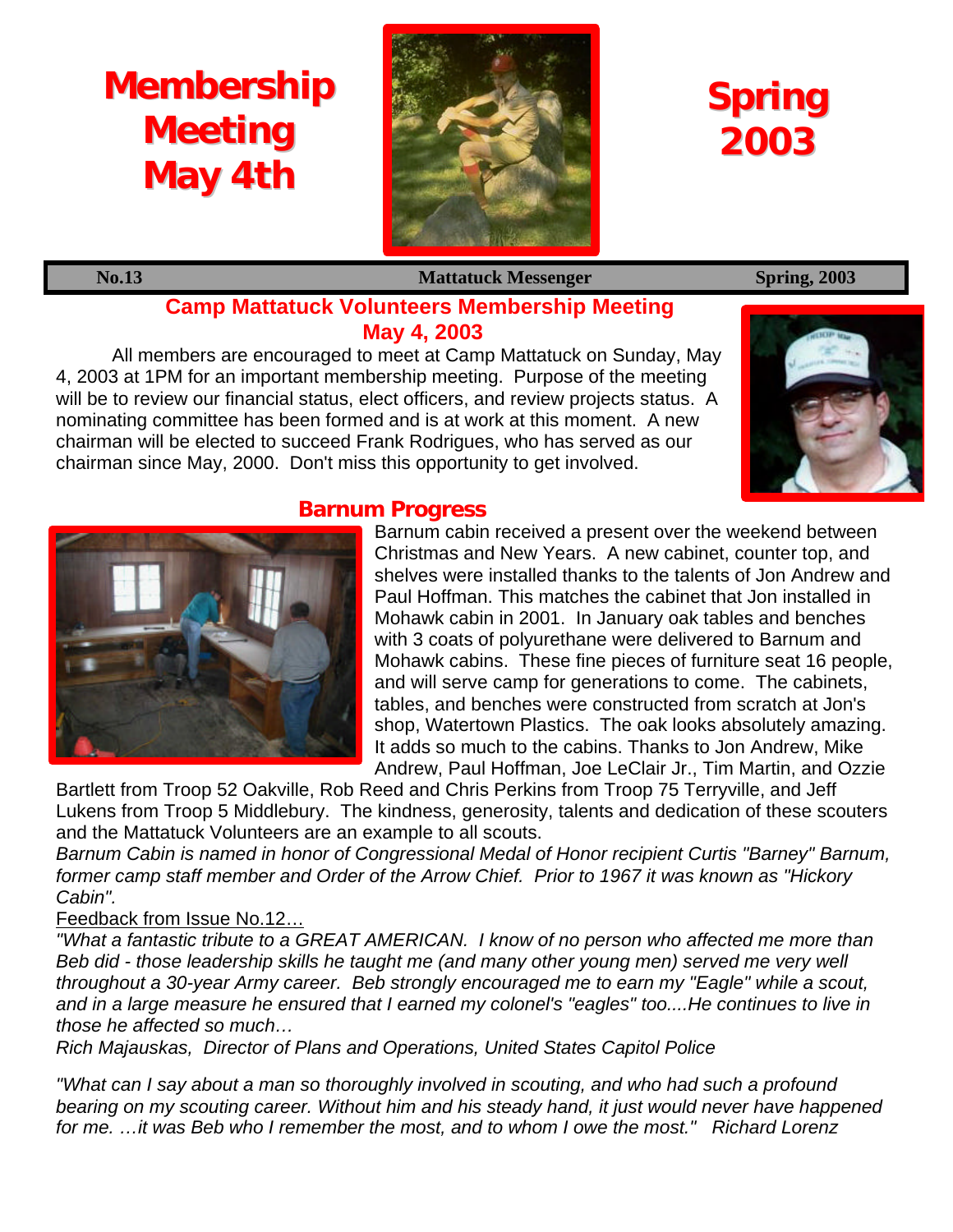#### **Page 2** Spring 2003

#### **Takachsin Training**

Takachsin Training, the Basic Scout Leader Training for the Waterbury area, is now up to Troop 35. Started in 1964 by then Mattatuck Council President John Evans, Council Executive Frank Savino and others, has helped instill Scouting spirit and skills in generations of leaders, leading to better programs and experiences for the Scouts in Mattatuck and Blue Trail Districts. There are many ways to learn the technical part of

Scouting. Takachsin not only teaches, it motivates you to bring the highest quality Scouting back to your troop.

The key elements of Takachsin include giving the adults a feel for what a Scout should experience in a patrol and troop. The learners are in patrols. The staff is comprised of a Scoutmaster, Assistant Scoutmasters, and other leaders just like a troop. The Senior Patrol Leader runs the program with the Scoutmaster in an advisory role. By the time the outdoor weekend unfolds Scout spirit and patrol spirit are at a high level.



Another key to Takachsin is providing leaders training in the Scouting skills he can pass on to the boys. Is a Scoutmaster required to be proficient in ropework and compass? No, but that doesn't mean Scout leaders don't want to be knowledgeable in the skills the boys need to know.

Weekly meetings are packed with learning and fun. Patrols often meet separate from the troop to make neckerchiefs, slides, and patrol flag and to prepare for the outdoor weekend. This year Takachsin is returning to Camp Mattatuck for its outdoor weekend after being staged at Camp Worcoeman for several years.

As stated above, Takachsin was introduced in 1964. The course ran twelve successful years. Scoutmasters could not repeat, and staff was encouraged to step down every so often to keep the course fresh. Among the staff in the 1960's were Elmer Bean, Bob Wooding, Joe LeClair Jr., Paul Hadzima, Dick Lenkowski, and Tom Horan. The course was popular and productive. Then in the early 1970's the BSA introduced "Cornerstone Training" a feeble approach to training that involved listening to cassette tapes instead of live instructors. A "dumbed down" Scout Handbook also contributed to declining enrollment in Scouting. In 1976, what would have been Troop 13 was cancelled due to lack of trainees.

In 1981 Frank Rodrigues (current Mattatuck Volunteers Chairman) organized Takachsin Troop 13. It was an instant hit with area leaders and has continued to flourish today. Takachsin Training involves dedication of much time and effort by trainee and staff, but anyone who has experienced the fellowship, learning, and fun of this course would tell you it's all worth it.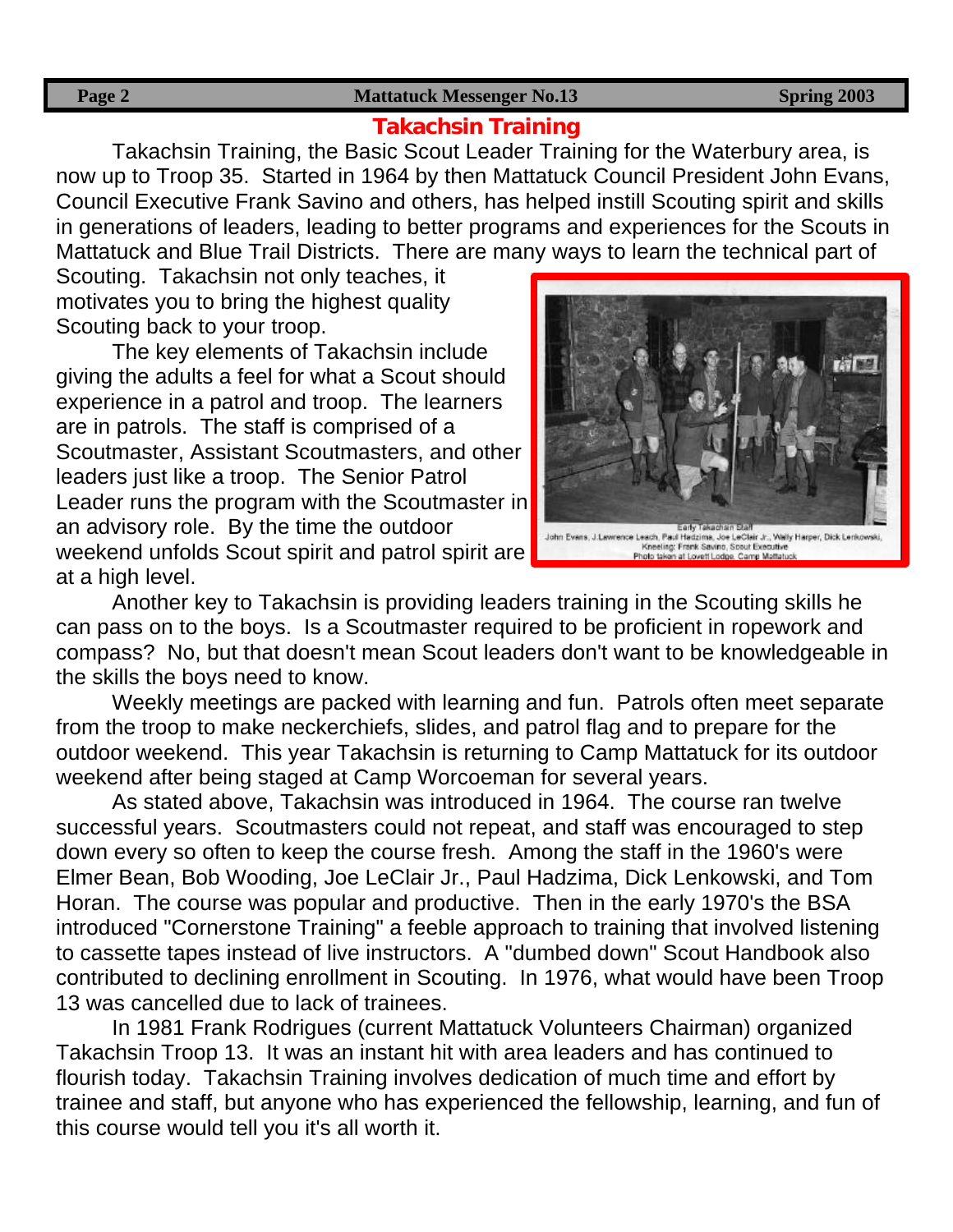#### **"The Real Deal"**

When asked to describe Christopher Reardon, his Scoutmaster, Joe Gannon, said, "He's the real deal". It's obvious Joe's not alone in this thinking, for Chris has been accepted to the United States Naval Academy in Annapolis.

Chris Reardon, 18, is a member of a set of triplets, all boys, and all Eagle Scouts in Troop 41, Waterbury. He honed his leadership skills while serving as Senior Patrol Leader in Troop 41 and as Order of the Arrow Chapter Publications Chairman two years. Chris, a charismatic athletic man, is at his best working with kids, whether it be

on the waterfront staff at Camp Mattatuck, as "Troop Guide" for first-year Scouts in Troop 41, or as an "Elangamat", helping candidates through an Order of the Arrow Ordeal. He is currently the commanding officer of the 120 members of Wilby High School's ROTC program, yet he is humble and dedicated enough to take the time to serve as Den Chief for a Webelos den. After fulfilling his committment to the navy he'd like to teach high school math or science.

Joe Gannon has a three year old son, Jake. asked Joe which of Chris' traits he'd like to see Jake acquire. "His thoughtfulness", Joe responded. "He's still an altar boy, you know. And he's extremely considerate". Joe explained that Chris is not one to push himself into the limelight, but when a leadership void exists, Chris will step up and meet the challenge. When Chris teaches he

commands attention, and other people, even adults, become immersed in his words. "And he never makes the same mistake twice", commented Joe.

By accepting the appointment to the Academy, Chris turned down a four-year Naval-Marine ROTC scholarship. He knows that the Academy will be a challenge, and refers to it as "a pressure cooker". Memorizing will be difficult. Chris feels his Camp Mattatuck experience will help him get through it. Camp staff helped him develop confidence, leadership skills, teamwork, and tact. Camp reinforced many of the principles learned in the ROTC, such as "leading by example".

Joe Gannon remarked, "when Chris says he's going to do something, he does it; and does it well". Chris Reardon will be a great midshipman. We wish him the best. He'll be missed at camp this summer.

Other Mattatuck staff members who attended service academies over the years include Gordon Jackson of Waterbury(Naval Academy), Paul Weaver of Troop 115 Naugatuck (Air Force Academy),and Richard Livermore, Troop 93 Cheshire (West Point). Do you know of others? Please write.



by Joe LeClair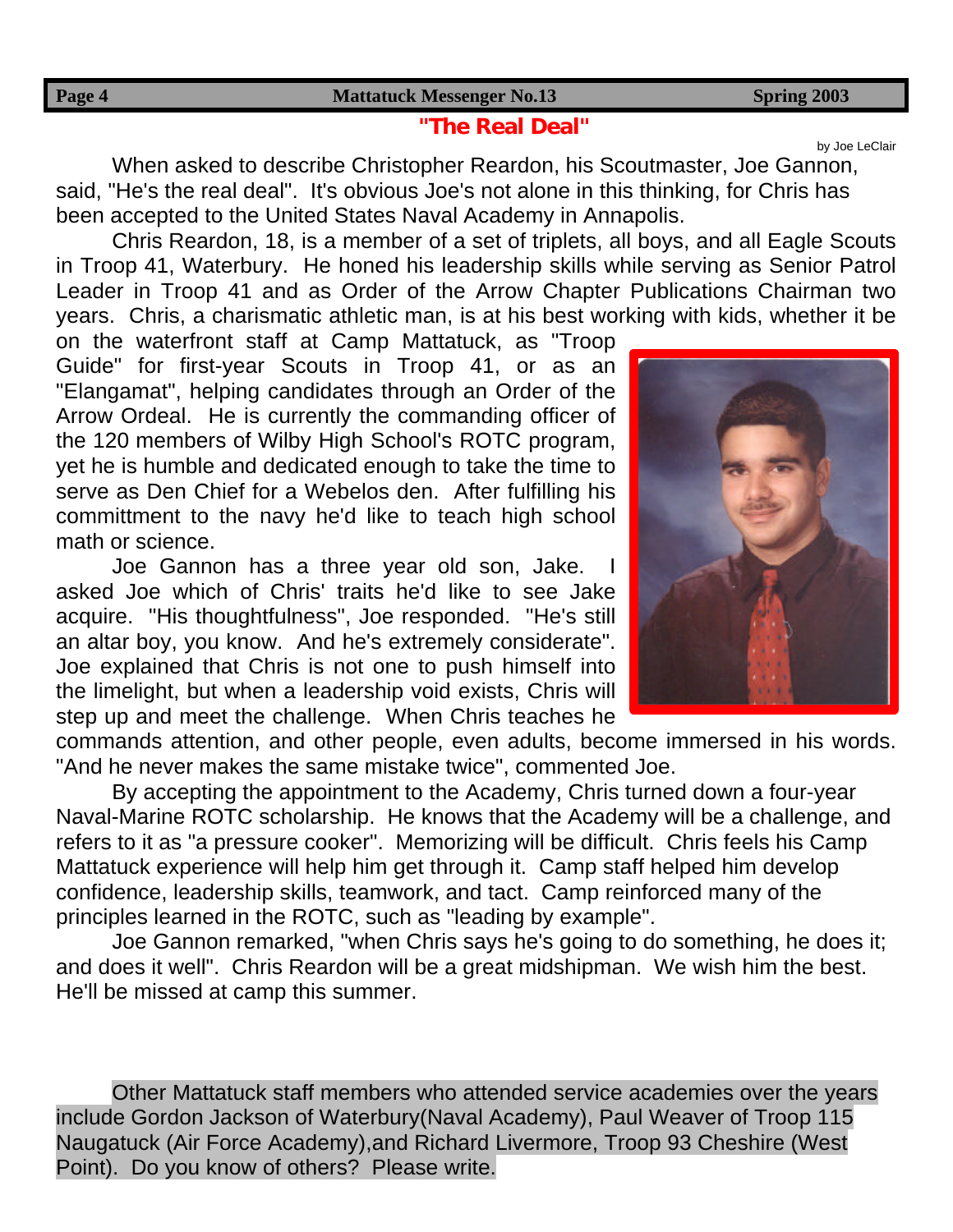Volunteers have been working even during the winter months and the spring projects are about to begin. The summer camp season is almost full and the scouts and troops will benefit from all the hard work of the Mattatuck Volunteers. If you haven't been to camp in a while...come and vist us this summer "neath the summit of Mount Tobe".

**Have a story to tell? Have a suggestion for a future article? Your input into this newsletter is most welcome. Contact Joe LeClair, 108 Chipper Road, Waterbury, CT 06704 ileclair@snet.net***.*

*Visit our website, built and maintained by Marc Moody…* http://matwreck.org/volunteers

*Printing and mailing operations donated by the Elm Press, Inc. of Thomaston, CT*